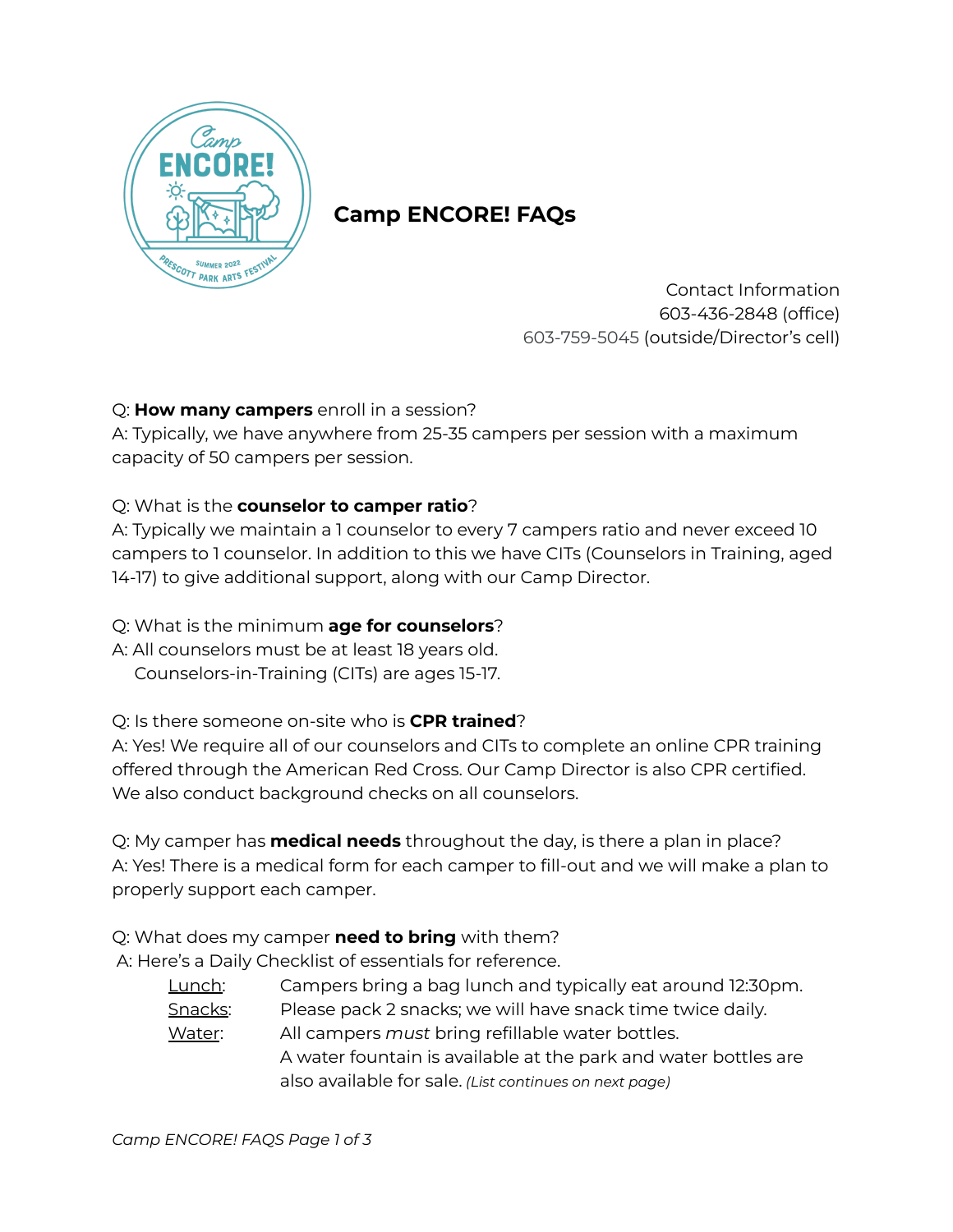|            | Face Masks: Campers should bring a face mask to camp and have a couple |
|------------|------------------------------------------------------------------------|
|            | extra packed as back-up in case it gets dirty throughout the day.      |
| Sunscreen: | A must! Please take some time to show your campers how to              |
|            | effectively apply sunscreen each day. This should be done              |
|            | BEFORE camp. Campers will be reminded to reapply throughout            |
|            | the day.                                                               |
| Bug Spray: | It's always a good idea to have bug spray on hand since we are by      |
|            | the water and there can be bugs in the park.                           |
| Footwear:  | Close-toed shoes are mandatory when on the stage.                      |
| Hat:       | Always a good idea!!!                                                  |
| Towel:     | Large towel for sitting or lying down during relaxation times.         |
|            |                                                                        |

# Q: Where do I **drop-off and pick-up**?

A: The Strawbery Banke parking lot on Hancock Street *Please drive all of the way to the end of the parking lot, where signage for Camp will be posted; staff will assist.*

- Please note: drop-off/pick-up at the end of the Prescott Park driveway is *not* allowed by the city.
- Please note: Campers (age 17 and under) must be SIGNED IN AND SIGNED OUT by the parent or guardian who is dropping off and picking up, to ensure the safety of our campers.

### Q: Can my camper have a **cell phone** with them?

A: Campers can have their cell phones with them at camp, but we ask that they stay away in a bag and are only taken out during break times (snacks, lunch). ENCORE staff will have cell phones on them all day for camp communication and emergency purposes.

#### Q: What happens if there is **bad weather**?

A: We have plans in place to handle all weather-related situations during the camp sessions. We use the neighboring theatre, The Player's Ring, as our indoor space.

#### Q: What **bathroom facilities** do the campers use?

A: Campers will use the Prescott Park restroom facilities located in the Park's Concession building. Typically a CIT will bring a gaggle of campers to use the bathroom. Staff will also be monitoring the facilities at all times when being used by campers.

#### Q: Is there any built-in **rest or relaxation time**?

A: On especially hot or long days, we may take time in the afternoon to practice yoga or quiet story time, or host an activity that is calm in order to create a peaceful, cooling, focused environment for all campers. Please pack a towel for your camper, since we will be sitting on the grass and it can be dew-y.